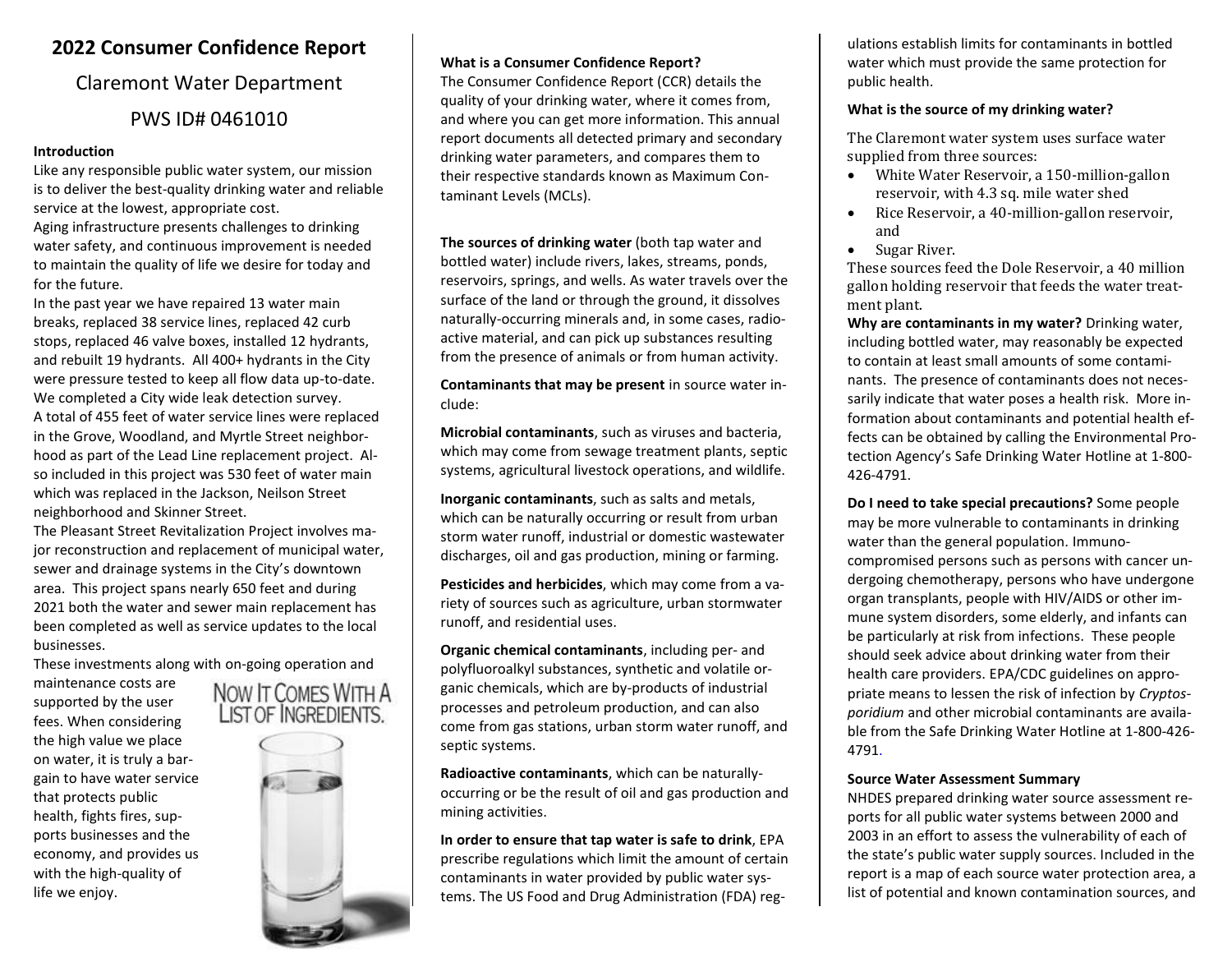a summary of available protection options. The results of the assessment, prepared on 10/29/2002, then updated in 2007 are noted below.

- Whitewater (0) susceptibility factors were rated high, (0) were rated medium, and (11) were rated low.
- Sugar River, (5) susceptibility factors were rated high, (3) were rated medium, and (3) were rated low.
- Dole Reservoir, (0) susceptibility factors were rated high, (0) were rated medium, and (11) were rated low.
- Rice Reservoir, (0) susceptibility factors were rated high, (0) were rated medium, and (11) were rated low.

Note: This information is over 10 years old and includes information that was current at the time the report was completed. Therefore, some of the ratings might be different if updated to reflect current information. At the present time, DES has no plans to update this data.

The complete Assessment Report is available for review at Claremont's Town Office at 8 Grandview Street. For more information, call the office at (603) 542-7020 or visit the NHDES website.

#### **How can I get involved?**

For more information about your drinking water, please contact Rob Lauricella at (603) 543-0680. The City of Claremont's Water Department is governed through the public works department, which through the City Manager's office implements the policy of the City Council. City Council meetings are held on the second Wednesday of every month at 6:30PM.

#### **Definitions:**

**Ambient Groundwater Quality Standard** or **AGQS**: The maximum concentration levels for contaminants in

groundwater that are established under RSA 485-C, the Groundwater Protection Act.

**Action Level** or **AL:** The concentration of a contaminant which, if exceeded, triggers treatment or other requirements which a water system must follow.

**Level I Assessment:** A study of the water system to identify potential problems and determine, if possible, why total coliform bacteria have been found in our water system.

**Level II Assessment:** A very detailed study of the water system to identify potential problems and determine, if possible, why an E. coli MCL violation has occurred and/or why total coliform bacteria have been found in our water system on multiple occasions.

**Maximum Contaminant Level** or **MCL**: The highest level of a contaminant that is allowed in drinking water. MCLs are set as close to the MCLGs as feasible using the best available treatment technology.

**Maximum Contaminant Level Goal** or **MCLG:** The level of a contaminant in drinking water below which there is no known or expected risk to health. MCLGs allow for a margin of safety.

**Maximum Residual Disinfectant Level** or **MRDL:** The highest level of a disinfectant allowed in drinking water. There is convincing evidence that addition of a disinfectant is necessary for control of microbial contaminants.

**Maximum Residual Disinfectant Level Goal** or **MRDLG:** The level of a drinking water disinfectant below which there is no known or expected risk to health. MRDLGs do not reflect the benefits of the use of disinfectants to control microbial contaminants.

**Treatment Technique** or **TT:** A required process intended to reduce the level of a contaminant in drinking water.

#### **Abbreviations**

BDL: Below Detection Limit mg/L: milligrams per Liter NA: Not Applicable ND: Not Detectable at testing limits NTU: Nephelometric Turbidity Unit pCi/L: picoCurie per Liter ppb: parts per billion ppm: parts per million RAA: Running Annual Average TTHM: Total Trihalomethanes UCMR: Unregulated Contaminant Monitoring Rule ug/L: micrograms per Liter

#### *The following statement must be included.*

### **Drinking Water Contaminants:**

**Lead:** If present, elevated levels of lead can cause serious health problems, especially for pregnant women and young children. Lead in drinking water is primarily from materials and components associated with service lines and home plumbing. This water system is responsible for high quality drinking water, but can not control the variety of materials used in your plumbing components. When your water has been sitting for several hours, you can minimize the potential for lead exposure by flushing cold water from your tap for at least 30 seconds before using water for drinking or cooking. Do not use hot water for drinking and cooking. If you are concerned about lead in your water, you may wish to have your water tested. Information on lead in drinking water, testing methods, and steps you can take to minimize exposure is available from the Safe Drinking Water Hotline or at <http://water.epa.gov/drink/info/lead/index.cfm>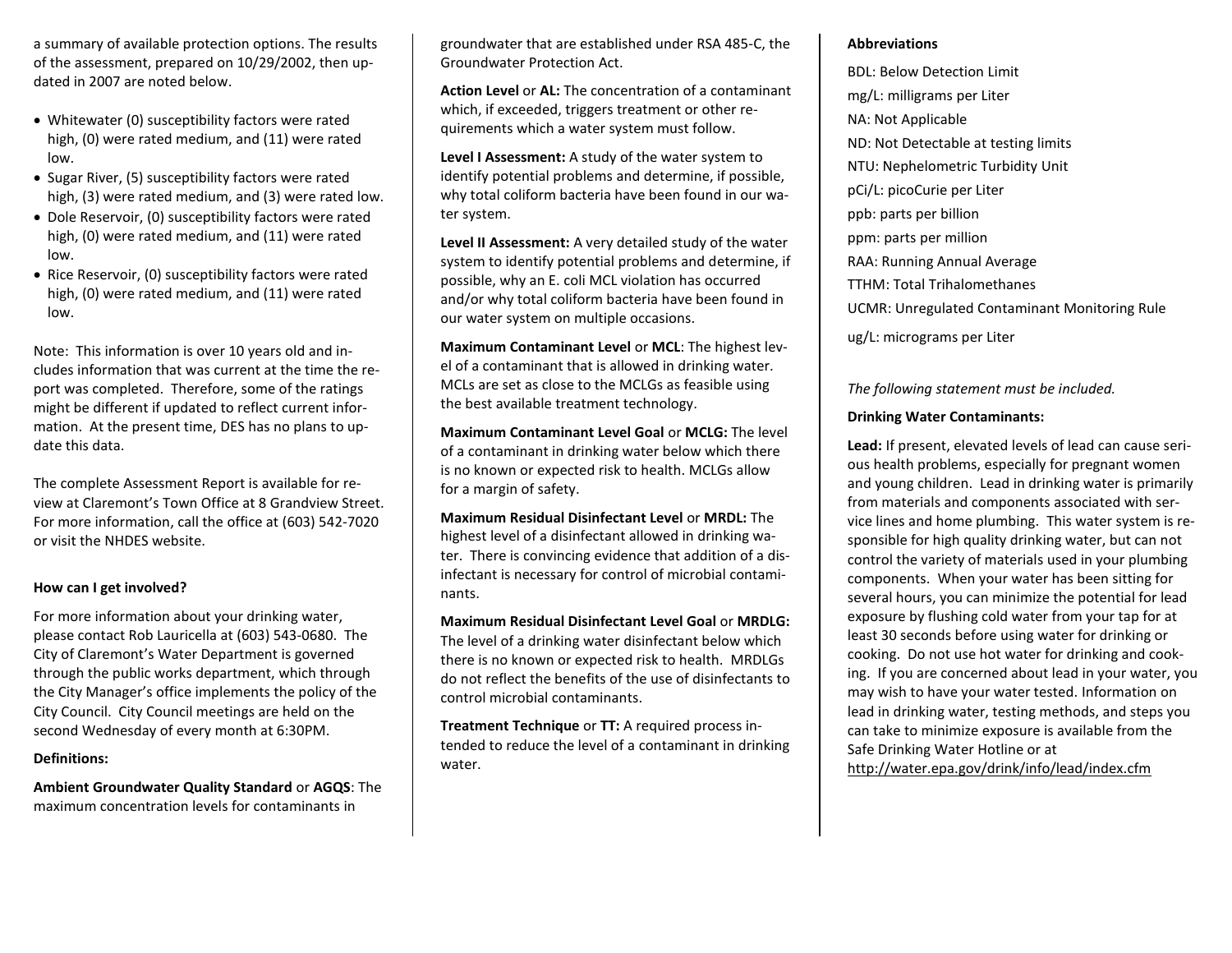## **System Name: Claremont Water Department PWS ID: 0461010**

# **2022 Report ( 2021 data)**

| <b>LEAD AND COPPER</b> |                        |                                                     |          |                           |                            |                                                                                                                               |                                                                                                                                                                                                                                                                                                                                                                                                                                                                                                                                                                                                                                                                                                                                                                                                                                                                                                                                                                        |  |
|------------------------|------------------------|-----------------------------------------------------|----------|---------------------------|----------------------------|-------------------------------------------------------------------------------------------------------------------------------|------------------------------------------------------------------------------------------------------------------------------------------------------------------------------------------------------------------------------------------------------------------------------------------------------------------------------------------------------------------------------------------------------------------------------------------------------------------------------------------------------------------------------------------------------------------------------------------------------------------------------------------------------------------------------------------------------------------------------------------------------------------------------------------------------------------------------------------------------------------------------------------------------------------------------------------------------------------------|--|
| Contaminant<br>(Units) | <b>Action</b><br>Level | 90 <sup>th</sup><br>percentile<br>sample<br>value * | Date     | # of sites<br>above<br>AL | <b>Violation</b><br>Yes/No | <b>Likely Source of</b><br><b>Contamination</b>                                                                               | <b>Health Effects of Contaminant</b>                                                                                                                                                                                                                                                                                                                                                                                                                                                                                                                                                                                                                                                                                                                                                                                                                                                                                                                                   |  |
| Copper<br>(ppm)        | 1.3                    | 0.092                                               | 11/17/21 | $\Omega$                  | N <sub>O</sub>             | Corrosion of house-<br>hold plumbing sys-<br>tems; erosion of natu-<br>ral deposits; leaching<br>from wood preserva-<br>tives | Copper is an essential nutrient, but some people who drink water containing copper<br>in excess of the action level over a relatively short amount of time could experience<br>gastrointestinal distress. Some people who drink water containing copper in excess of<br>the action level over many years could suffer liver or kidney damage. People with<br>Wilson's Disease should consult their personal doctor.                                                                                                                                                                                                                                                                                                                                                                                                                                                                                                                                                    |  |
| Lead<br>(ppb)          | 15                     | 0                                                   | 11/17/21 | $\Omega$                  | NO.                        | Corrosion of house-<br>hold plumbing sys-<br>tems, erosion of natu-<br>ral deposits                                           | (15 ppb in more than 5%) Infants and young children are typically more vulnerable to<br>lead in drinking water than the general population. It is possible that lead levels at<br>your home may be higher than at other homes in the community as a result of materi-<br>als used in your home's plumbing. If you are concerned about elevated lead levels in<br>your home's water, you may wish to have your water tested and flush your tap for 30<br>seconds to 2 minutes before using tap water. Additional information is available from<br>the Safe Drinking Water Hotline (800-426-4791).<br>(above 15 ppb) Infants and children who drink water containing lead in excess of the<br>action level could experience delays in their physical or mental development. Chil-<br>dren could show slight deficits in attention span and learning abilities. Adults who<br>drink this water over many years could develop kidney problems or high blood pres-<br>sure. |  |

\*If applicable report average and range and date sampled if prior to the reporting year. Level detected must be reported as whole number, see Env-Dw 811, Appendix B for conversions:

| DETECTED WATER QUALITY RESULTS      |                              |     |             |                                   |                                                 |                                                                                                                                                                                                                                                                                                                                                                                                                                                               |  |  |
|-------------------------------------|------------------------------|-----|-------------|-----------------------------------|-------------------------------------------------|---------------------------------------------------------------------------------------------------------------------------------------------------------------------------------------------------------------------------------------------------------------------------------------------------------------------------------------------------------------------------------------------------------------------------------------------------------------|--|--|
| Contaminant<br>(Units)              | Level<br>Detected*           | MCL | <b>MCLG</b> | <b>Violation</b><br><b>YES/NO</b> | <b>Likely Source of</b><br><b>Contamination</b> | <b>Health Effects of Contaminant</b>                                                                                                                                                                                                                                                                                                                                                                                                                          |  |  |
| <b>Microbiological Contaminants</b> |                              |     |             |                                   |                                                 |                                                                                                                                                                                                                                                                                                                                                                                                                                                               |  |  |
| Total<br>Organic<br>Carbon<br>(ppm) | Average 1.7<br>Range 1.6-1.8 | TT  | N/A         | NO.                               | Naturally present in<br>the environment         | Total organic carbon (TOC) has no health effects. However, total organic carbon pro-<br>vides a medium for the formation of disinfection byproducts. These byproducts include<br>trihalomethanes (THMs) and haloacetic acids (HAAs). Drinking water containing<br>these byproducts in excess of the MCL may lead to adverse health effects, liver or kid-<br>ney problems, or nervous system effects, and may lead to an increased risk of getting<br>cancer. |  |  |